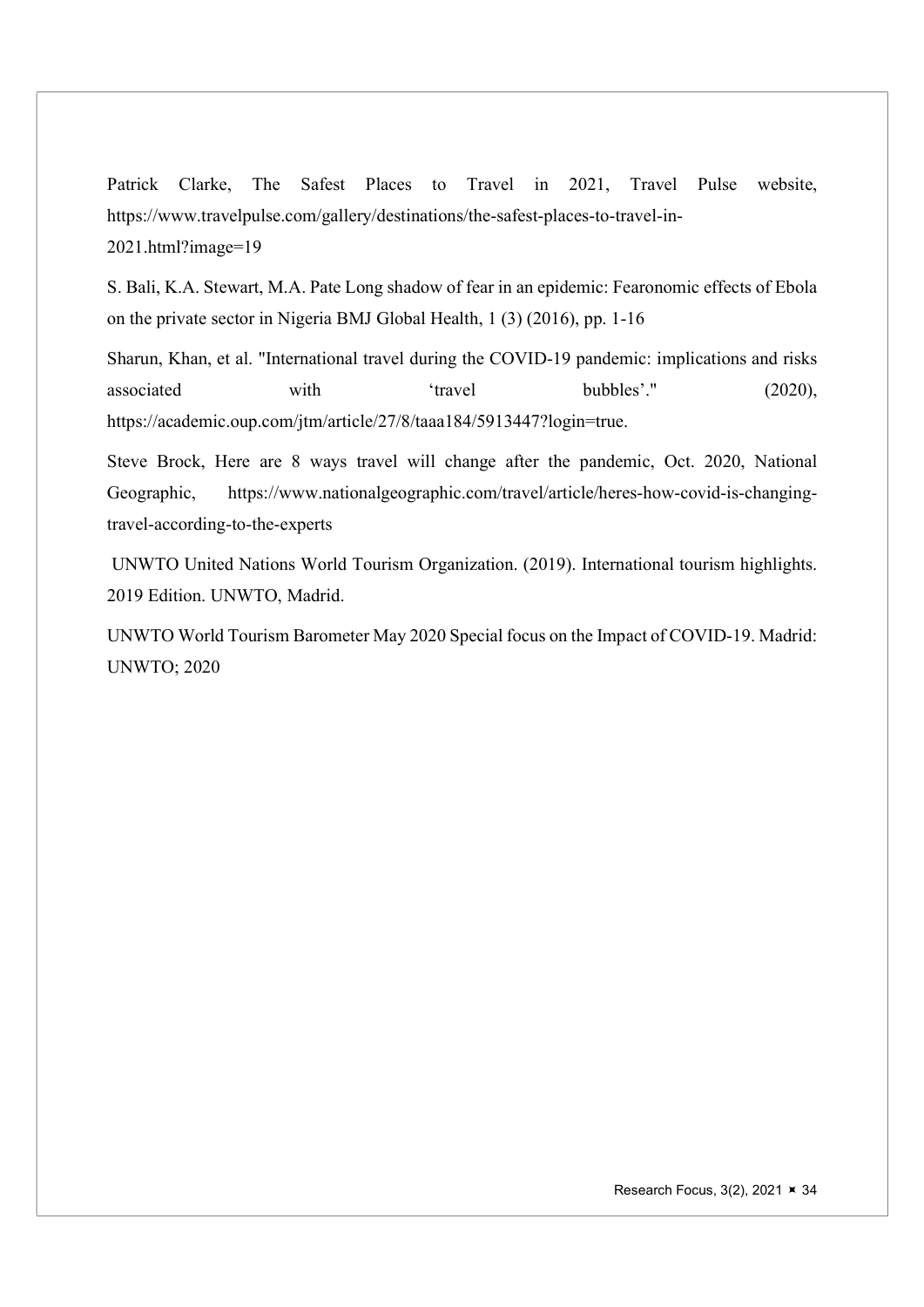## Ethics of Recruitment and Selection of Academic Staff in Nigeria Universities

Moses Daniel SANNI

International Business and Entrepreneurship, Romanian-American University, Romania

#### Abstract

Ethics – the moral code, doctrines and principles guiding how recruitment and selection (R-S) of academic staff is carries out, is a common discourse in the academia. Therefore, this study theoretically x-rayed ethics, R-S of lecturers in universities in Nigeria. How most vacant positions in the institutions were filled were uncovered to be commonly based on ethnicity and political affiliation or 'godfatherism' of the applicant as opposed to ethics and merit. This means that politics and ethnicity are some of the attendant factors affecting ethics and due process in using relevant criteria such as academic qualification, teaching experience, current research, recognize publication, contribution to university/the nation, academic recognition/distinction, references and interview performance for selection. It was suggested that university administrators need strengthen the recruitment process of the personnel unit for autonomy or self-dependence. Autonomy is expected that R-S to make the unit uphold ethical dictates, avoid bride induced recruitment, discourage loyalty to political affiliation in the discharge of statutory roles of recruiting competent staff for the university.

Keywords: Ethics, Recruitment, Selection, R-S, University, Recruitment Criteria

#### Introduction

Universities are institutions established to contribute to national growth through the development of human capital. They are academic institutes established to inculcate right values for the survival of the individual and society (Federal Republic of Nigeria, 2013). Specifically, university education is recognized to be useful in bringing about political, moral, human and socio-economic changes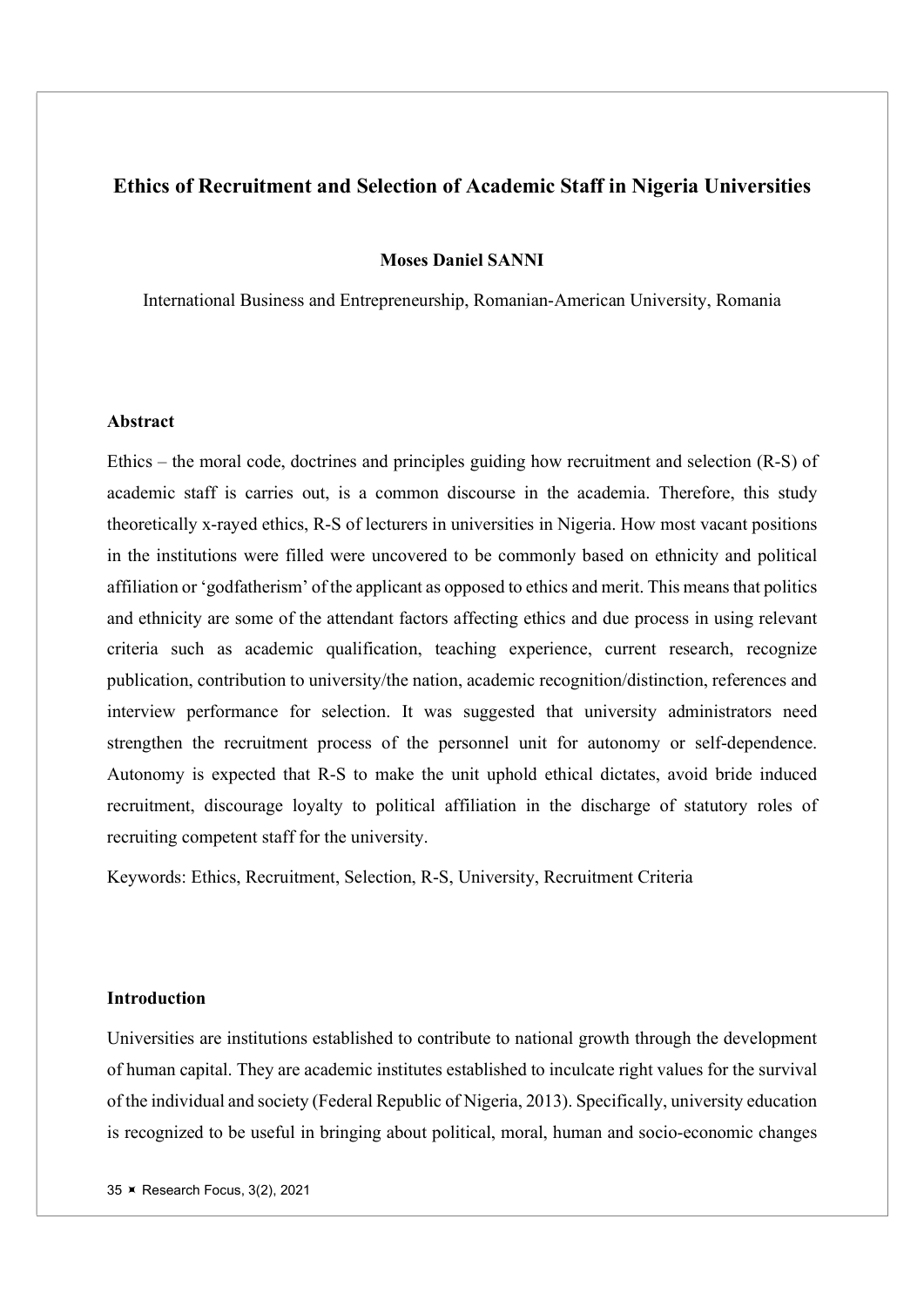in the lives of people in a given nation. In the light of the foregoing, the Federal government in the National Policy on Education succinctly stated that the objectives of establishing any university are geared towards:

(a) Contributing to national development through high level relevant manpower training;

(b) Developing and inculcating proper values for the survival of the individual and society;

(c) Developing the intellectual capability of individuals to understand and appreciate their local and external environment;

(d) Acquiring both physical and intellectual skills for relevance among members of the society;

(e) Promoting and encouraging scholarship and community service;

(f) Forging and cementing national unity; and

(g) Promoting national and international understanding and interaction (FRN, 2013).

In achieving the aforementioned goals, the role of the non-academic and academic staff among other categories of human resources in the university cannot be overemphasized. The relevance of the non-academic staff in the attainment of university goals and objectives cannot be undermined due to the fact that they are involved in the day-to-day duties that border on administration while the academic or teaching staff handle the teaching and research activities in various Faculties and Departments (Ajibola, 2011). Hence, the non-academic staff in administrative, executive, secretarial, and technical units among others can be said to provide anchor that make teaching and research purposes attainable. In order to ensure that the right manpower are employed and selected for the university, the personnel division are charged with the responsibility of performing two important duties "recruitment" and "selection" (R-S) while respecting some ethics.

The question of who to recruit and select must be answer by managers at the helm of affairs for the attainment of predetermined goals (Gamage, 2014). To better understand the subject matter of discuss, some concepts – recruitment, selection and ethics are defined in this work as follows.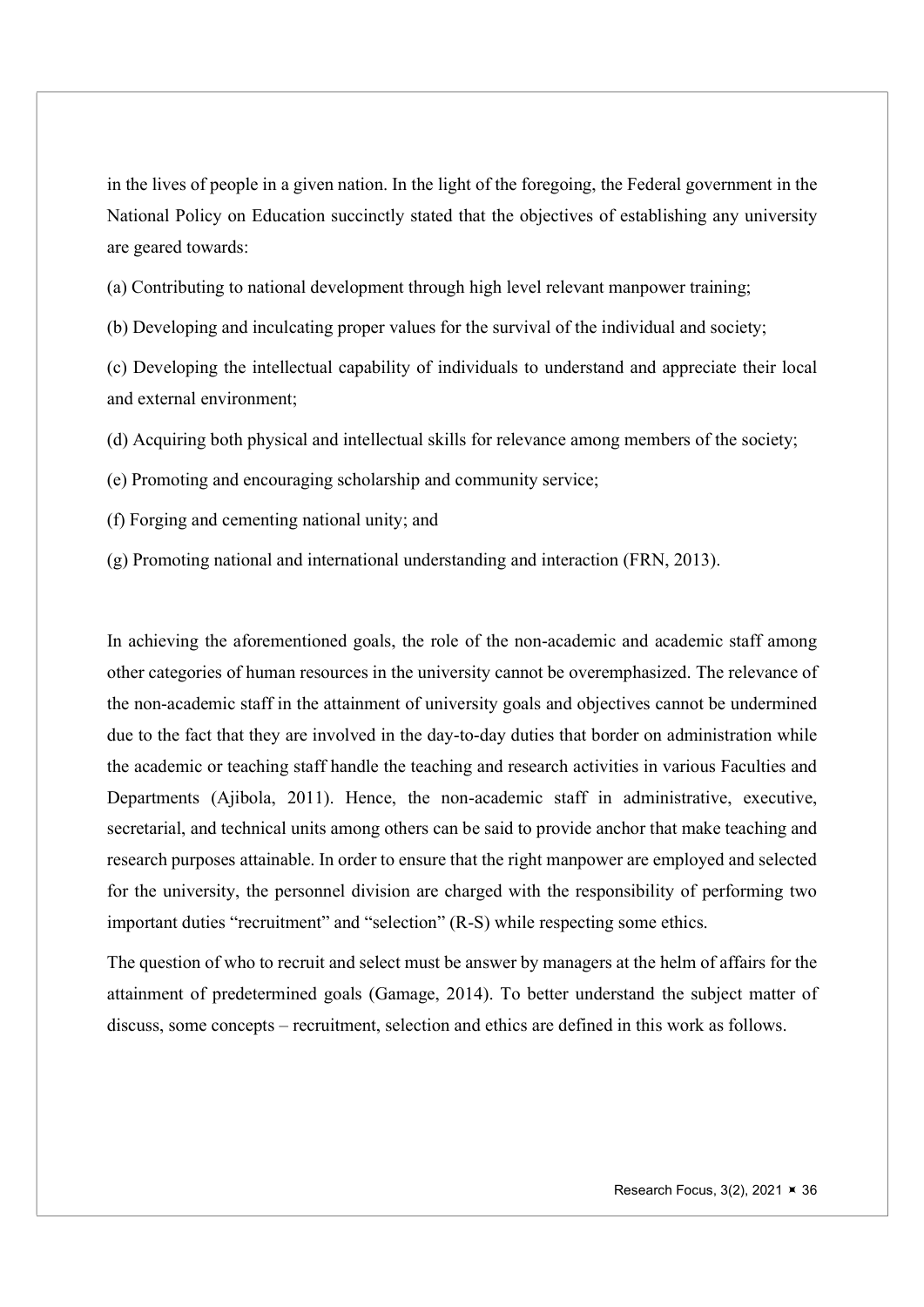## Concept of Recruitment (R)

Recruitment to Subramaniam, Shamsudin and Ibrahim (2011) connotes all managerial practices and decisions that border on the number, personality of individuals that are willing to apply for, or to accept a given vacancy. Similarly, Costello (2006) defined recruitment as the set of proceedings that define the number of qualified manpower needed within an institution for selection and job placement. In other words, the recruitment process makes judicious selection possible can be made to fill vacancies. Recruitment refers to the series of steps undertaken to ensure that skill persons of interest or apposite for various academic job position are called upon (Opatha, 2010). From the foregoing, one could rightly say recruitment is the procedure of getting competent individuals for various job vacancies in the university.

## Concept of Selection (S)

The common saying from the Holy Bible "many are called but few are chosen" has a lot to explain in recruitment and selection, side by side. "Many are called" explains the recruitment part while the later of choosing the suitable few from the many, connotes selection (Opatha, 2010). Selection can be seen as the various mechanisms, approaches or procedures of making choices on who is best, fit and also advancing reasons why candidate A would be better choice than Candidate B or C (Ofori and Aryeetey, 2011). It can be likened to a separation, fishing or harvesting approach whereby what is needed is separated from what is collected (the applicants that indicated interest for the vacancy).

Dessler (2007) on the other hand, described selection as the process of matching people and jobs, whereby the decision-making process in hiring typically involves multiple interviews and interviewer ratings, and it may make use of performance tests and assessment centers. Therefore, employee recruitment and selection involve those organizational activities that influence the number or types of applicants who apply for a position and assess whether a job offer is accepted (Adiele, 2017). This implies that selections requires that use of some particular instruments to select the best.

Getting the "right hands" with high knowledge, skills, abilities and other relevant characteristics that fit a job position are some of the justifications for selections to be made (Onah, 2003). For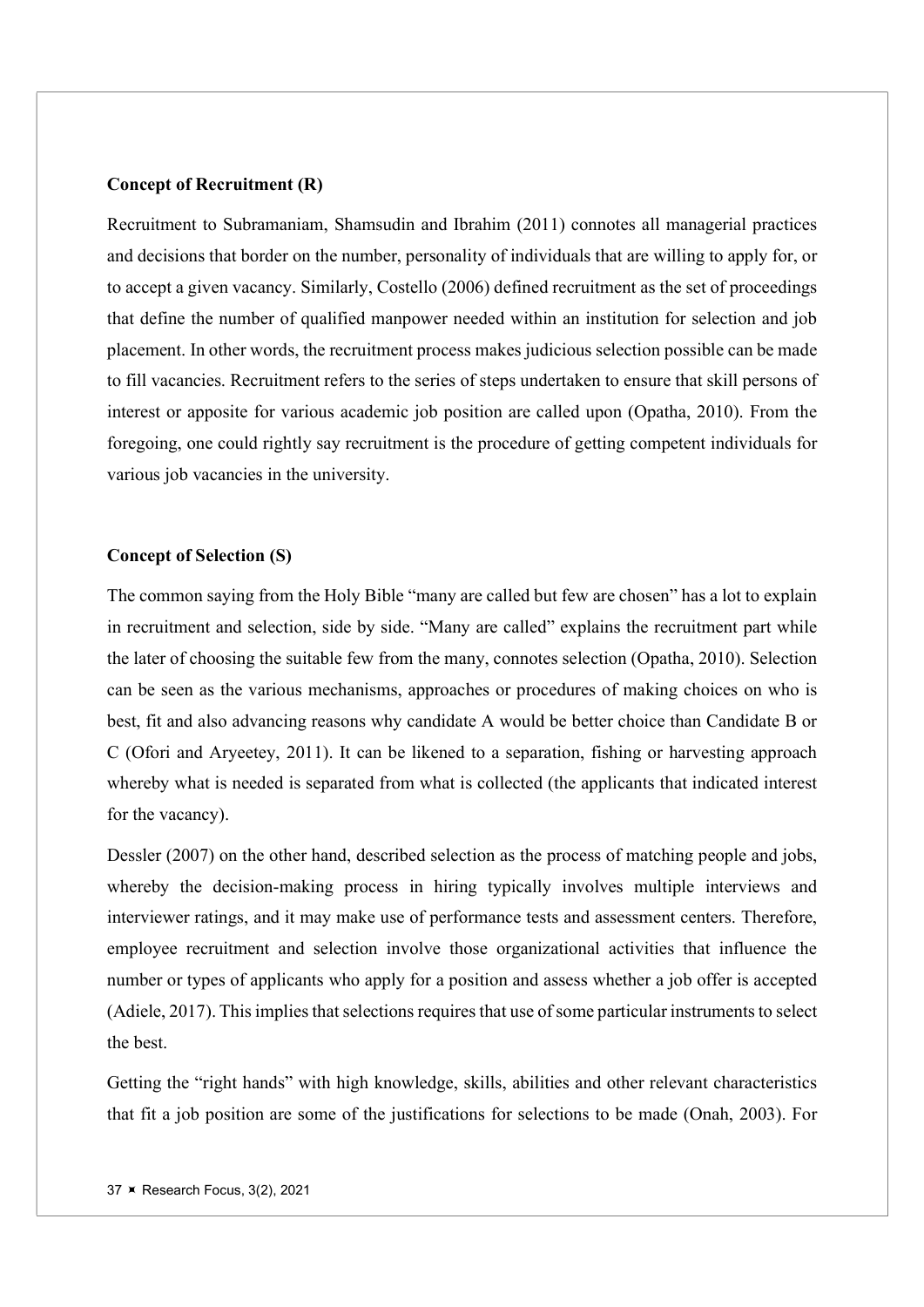organization to request for application, objectives must be established and used for the selection process. The position to be filled must be defined in terms of job description and specification (Cascio, 1986). It should be stressed that any mistake or foul play at this stage leads to selection of mediocres into the organization whose pre-occupation will be mostly to collect monthly salaries, without any serious commitment to the goals and objectives of the organization.

## Concept of Ethics

Ethics can be defined in relation to morals, principles, value code that defined a set of proceedings and undertakings within an institution (Cascio, 1986; Biobele, 2007). Ethics for recruitment undertakings may therefore have something to do with the series of underlain principles or moral framework that sets pace for judging fit and unfit practices (Gberevbie, 2009; Onwe, Abah & Nwokwu, 2015). This explains that ethics has something to do with standards, codes, doctrines, tenants, cannons and creeds that affects how valuable decisions are made on matters of recruitment cum selection.

#### Ethics in R-S of Academic Staff in Nigerian Universities

In other to follow ethics and predetermined guidelines, most universities are expected to strictly follow some recruitment/selection criteria. These recruitment criteria for the university are centered on the following:

- academic/professional qualification,
- teaching, current research,
- recognized publication,
- contributions to university or nation,
- academic recognition/distinction,
- references,
- interview performance.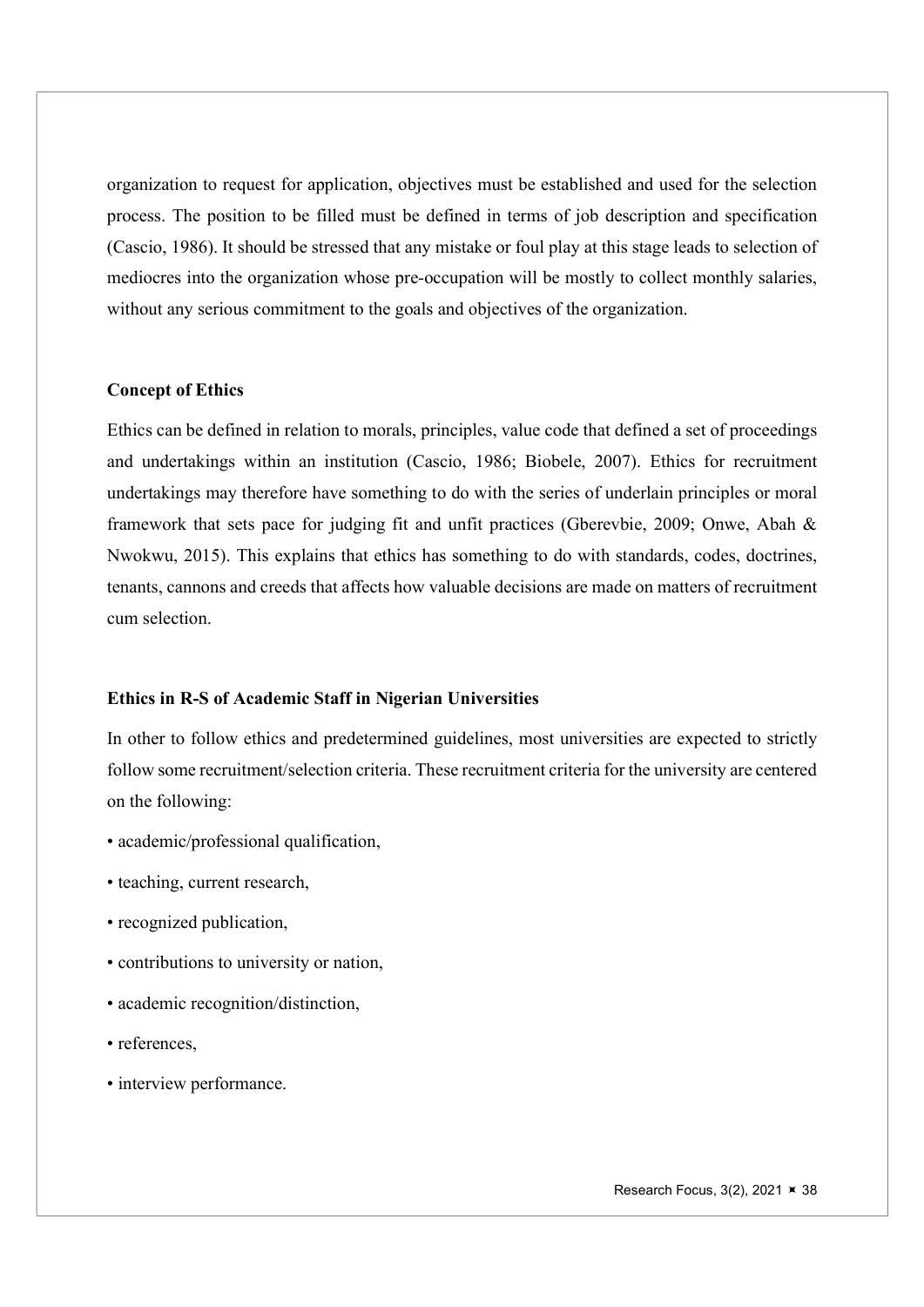Qualification is one of the criteria used to recruit academic staff into the university system. It describes the qualification from an institution of learning such as a primary school, secondary school, and tertiary institution with attendant certificate of learning. The general expectation is that higher qualification promotes teachers' quality and increases their understanding of pedagogy and methods of stimulating learners (Ibrahim, 2011). Hence, the qualification for academic staff is often a minimum of Master degree (M.Sc., MA, M.Ed) in the relevant area of specialization. In most cases, evidence that an applicant has begun a doctorate degree (Ph.D.) in a given area of specialty is often an added advantage.

Teaching experience covers two major aspects namely: teaching length and load. Teaching length connotes the years of experience in the teaching field. It can be seen as the period of service that a prospective candidate has had as a classroom teacher in a school as measured in cardinal terms of days, weeks, months and mostly years. On the other hand, teaching load refers to the subject or course coverage or scope of teaching experience that a candidate for recruitment has. It is believed that the longer a teacher stays in the service of teaching, the better their experience and higher their knowledge will become in all it takes for an academic staff to effectively engage teaching and research (Jones, George, and Hill, 2000).

Current research and recognized publication are two (2) criteria that have been greatly considered in the recruitment of academic staff for the university. Quality of current researches publication can be described in relation to the worth of academic paper(s) submitted for peered review and/or paper(s) presented at conferences, and published in refereed journals at the local, national and international levels. These (current research and recognized publication) are often needed to showcase the intellectual input of a prospective academic staff of the university to the academia or their wealth of contribution to the body of knowledge within a discipline or area of specialty (Costello, 2006). Aside current research and recognized publication, prospective candidates for recruitment are also selected based on their contributions to the university/nation and their academic recognition.

Contributions to the university/nation can be seen as the qualitative worth of input to the development of the university or promotion of national goals in the country while academic recognition can be seen as the award of distinction or excellence that may have been conferred on a prospective candidates based on an outstanding contribution to an academic body such as an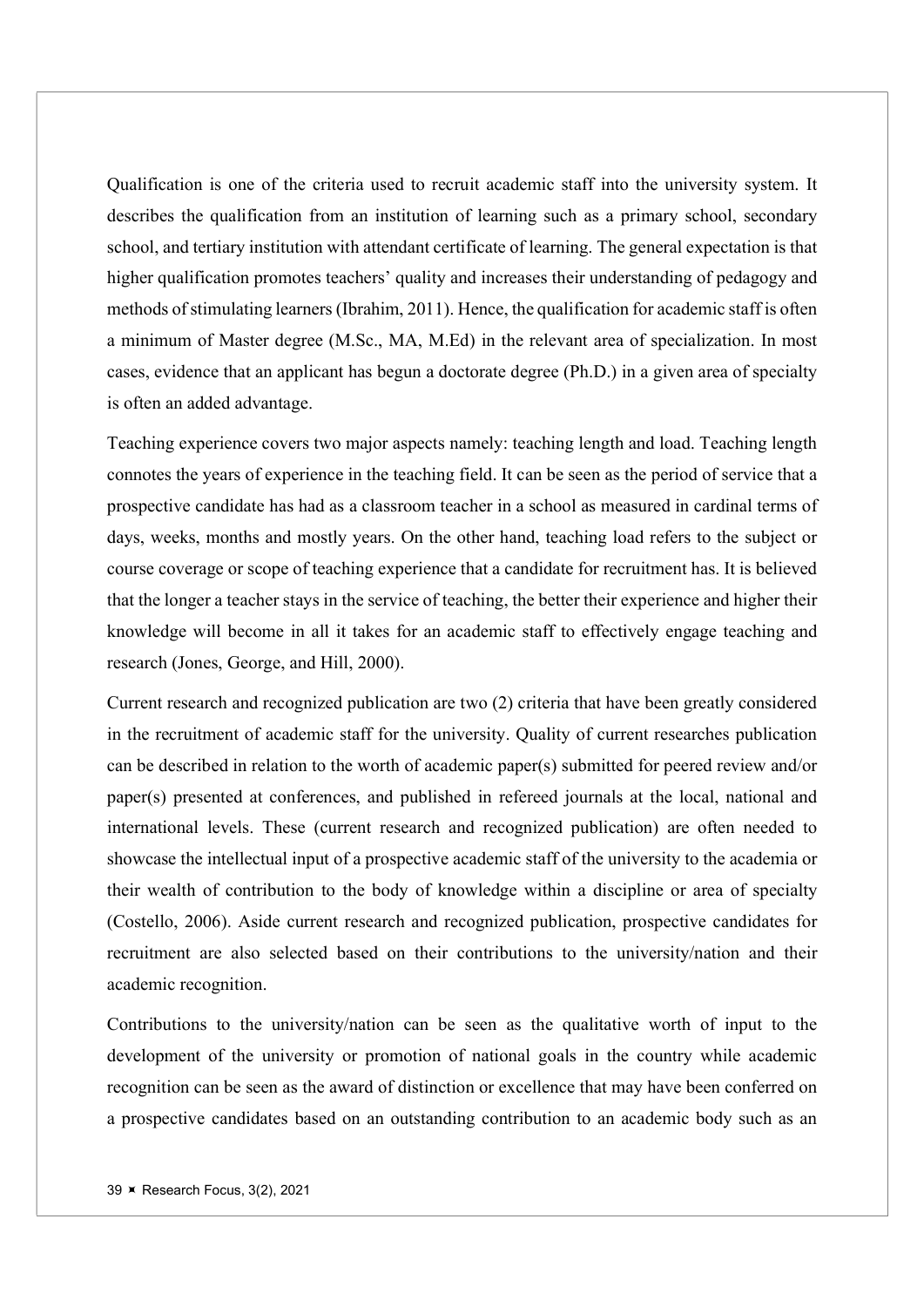institution, organization or association. On the other hand, academic recognition can come in various forms such as recognition for participating in a workshop, conference, seminar and/or symposium. It could also be recognition to the peer reviewed system of a referred journal as a reviewer, or an academic body such as an institution, organization or association (Ibrahim, 2011). The last two criteria often considered necessary in the recruitment of academic staff of the university are references and interview performance.

References refer to the contact details of an individual or authority that is put forwards by a prospective candidate for a university job position to his/her employee to verify to conduct of the candidate. Due to the university culture of recruitment only individuals of good reputation and conduct, it is generally expected that applicants for prospective job positions must possess a testimonial of good conduct from their previous place of employment or from the last school or college attended as the case may be. This is to verify possible claims the candidate could have made about themselves during the application stage for the job. To achieve this, interviews are often scheduled.

Interviews refers to the face-to-face contact between a prospective candidate for a job position and an interview officer that is geared ay accessing the candidate and verifying all claims in an oral conversation. Akpan and Ita (2015) noted that references are important but should be sought routinely, in combination with an interview and other recruitment criteria. Requesting references encourages candidates to be honest about the claims made at the application stage; but as the candidates selects who to nominate as a referee, it is reasonable to expect that a favorable representation of him/her will be presented. Therefore, additional tests such as interviews are required to establish a 'fuller picture' of the candidate (Dessler, 2007). In addition, the performance of the candidate based on the assessment at the interview is often a way to get some information about their abilities, skills and personality traits such as their openness to new experiences, optimism, agreeableness, service orientation, stress tolerance, emotional stability, initiative or proactivity among others. To ensure that only qualified personnel that are recruited, the following ethical requirements/guidelines for the recruitment criteria are stated in Table 1.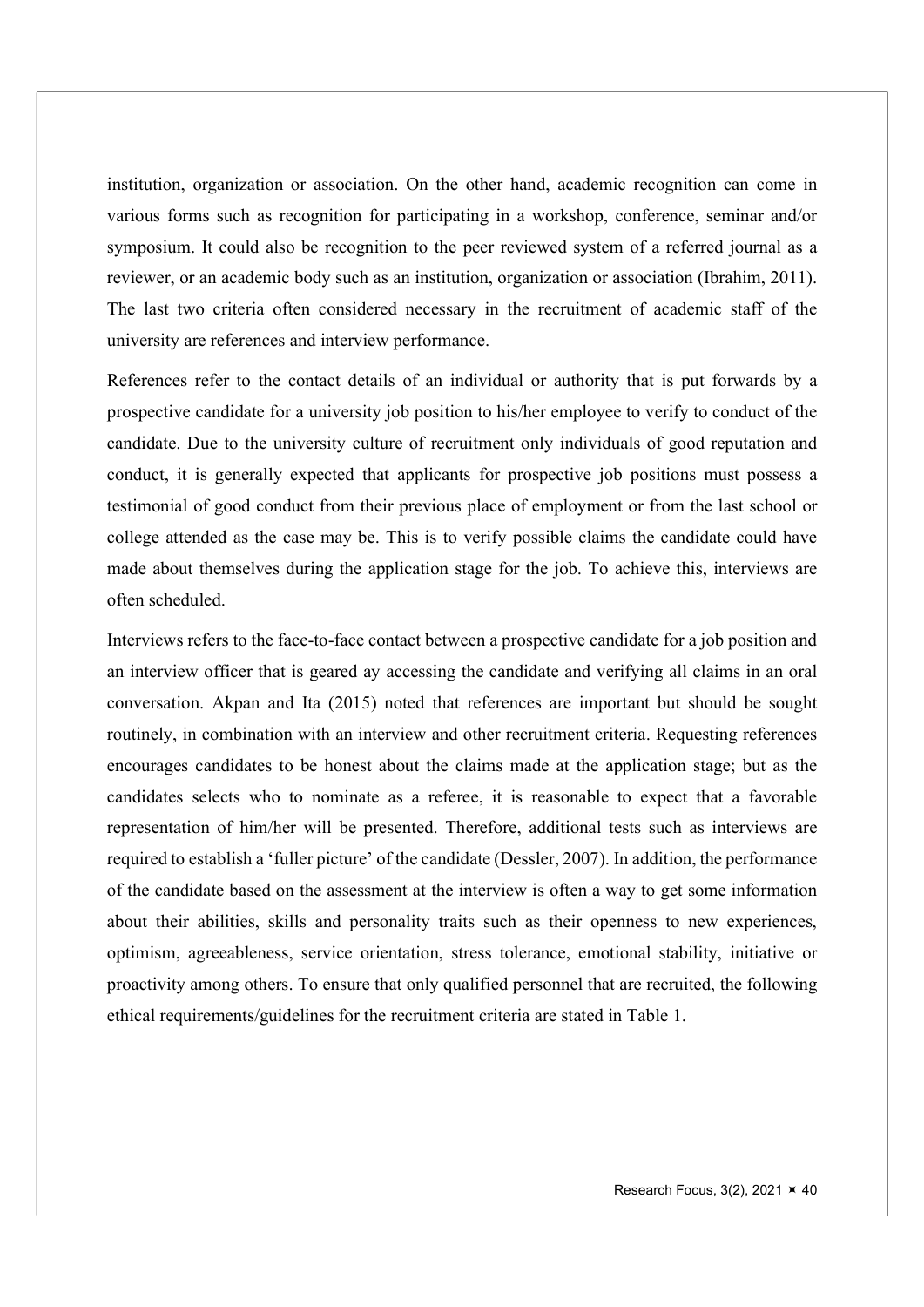# Table 1: Ethical Guidelines on the Recruitment Criteria for Applicants on Academic Staff Position in Nigerian Universities

(Source: Personnel Division Handbook of Ambrose Alli University, Ekpoma, Edo State, Nigeria)

| s/n | Recruitment criteria                                                                                                                                                      |  |  |  |
|-----|---------------------------------------------------------------------------------------------------------------------------------------------------------------------------|--|--|--|
|     | Academic/professional qualification                                                                                                                                       |  |  |  |
| 1.  | Applicants must have a Bachelor degree in the relevant area of specialization                                                                                             |  |  |  |
| 2.  | Applicants must be a member of a recognized professional body/association of their                                                                                        |  |  |  |
|     | specialization                                                                                                                                                            |  |  |  |
| 3.  | Applicant must have a Ph.D or have evidence of enrolling for a Ph.D undergoing a PhD                                                                                      |  |  |  |
|     | programme                                                                                                                                                                 |  |  |  |
|     | Teaching                                                                                                                                                                  |  |  |  |
| 4.  | Applicants must have taught before in a secondary school for at least five years                                                                                          |  |  |  |
| 5.  | Applicants must have taught for at least 1year                                                                                                                            |  |  |  |
| 6.  | Applicants must have taught on his/her subject areas of specialization for at least 1year                                                                                 |  |  |  |
|     | <b>Quality of experience</b>                                                                                                                                              |  |  |  |
| 7.  | Applicants must have a work experience of not less than three years                                                                                                       |  |  |  |
| 8.  | Applicants must have some cognate experience in the teaching field                                                                                                        |  |  |  |
| 9.  | Applicants must have some experience in the area of academic research                                                                                                     |  |  |  |
|     | <b>Current research</b>                                                                                                                                                   |  |  |  |
|     | 10. Applicants must have current papers dated within the last two years                                                                                                   |  |  |  |
| 11. | Applicants must have evidence of ongoing research for publication with reputable journals                                                                                 |  |  |  |
| 12. | Applicants must have evidence of attendance at conferences                                                                                                                |  |  |  |
|     | <b>Recognized publication</b>                                                                                                                                             |  |  |  |
|     | 13. Applicants must have evidence of scholarly publications in local journals                                                                                             |  |  |  |
|     | 14. Applicants must have evidence of published conference papers                                                                                                          |  |  |  |
|     | 15. Applicants must have evidence of scholarly publications in one or more international journal                                                                          |  |  |  |
|     | Contributions to university or nation                                                                                                                                     |  |  |  |
| 16. | Applicants must have evidence of contribution to the nation e.g. contribution to the                                                                                      |  |  |  |
|     | community development service (CDS) at the Youth Service                                                                                                                  |  |  |  |
|     | 17. Applicants Must have evidence of contributing to their local community<br>18. Applicants must have evidence of contributing to organizational goals at their previous |  |  |  |
|     | place of employment                                                                                                                                                       |  |  |  |
|     | Academic recognition/distinction                                                                                                                                          |  |  |  |
|     | 19. Applicants must have received an award of excellence in the teaching related                                                                                          |  |  |  |
|     | 20. Applicants must have some award of contribution as reviewer to any reputable journal in                                                                               |  |  |  |
|     | his/her area of specialization                                                                                                                                            |  |  |  |
| 21. | Applicants must have received an award of excellence as contributor to any reputable                                                                                      |  |  |  |
|     | journal                                                                                                                                                                   |  |  |  |
|     | <b>References</b>                                                                                                                                                         |  |  |  |
| 22. | Applicants must have a referee from place of previous employment                                                                                                          |  |  |  |
| 23. | Applicants must have a referee from school of graduation employment                                                                                                       |  |  |  |
| 24. | Applicants must have a referee from the institution of appointment                                                                                                        |  |  |  |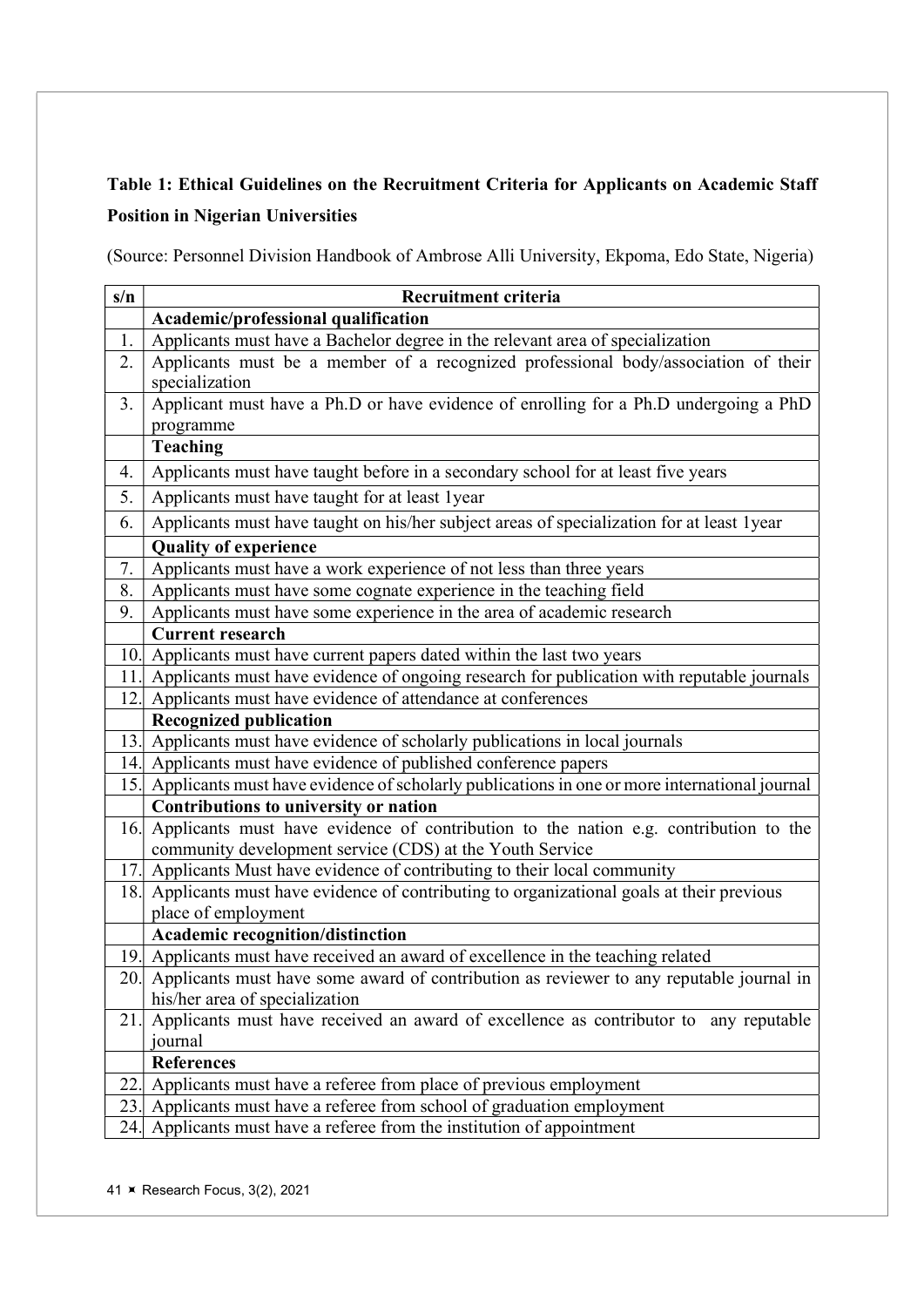| Interview performance                                                               |
|-------------------------------------------------------------------------------------|
| 25. Applicants must score above an average at the time of interview                 |
| 26. Applicants must demonstrate some confidence in attending to interview questions |
| 27. Applicants must demonstrate mastery on their knowledge of their job duties      |

The foregoing in Table 1 shows that there are three ethics guidelines for each of the recruitment criteria and these guidelines all have a predetermined maximum score point during selection of applicants or candidates for the vacancy. Table 2 shows the total expected score point that can be given to applicants on each of the recruitment criteria during selection.

# Table 2: Ethical Guidelines on the Selection criteria for Applicants on Academic Staff Position in Nigerian Universities

| s/n | Criteria                              | <b>Selection Score point</b> |
|-----|---------------------------------------|------------------------------|
| 1.  | Academic/professional qualification   | 10 points                    |
| 2.  | Teaching:                             |                              |
|     | Length                                | 10 points                    |
|     | Load                                  | 5 points                     |
| 3.  | Quality of experience                 | 5 points                     |
| 4.  | Current research                      | 5 points                     |
| 5.  | Recognized publication                | 30 points                    |
| 6.  | Contributions to university or nation | 5 points                     |
| 7.  | Academic recognition/distinction      | 5 points                     |
| 8.  | References                            | 5 points                     |
| 9.  | Interview performance                 | 20 points                    |
|     | <b>Total</b>                          | 100 points                   |

(Source: Personnel Division Handbook of Ambrose Alli University, Ekpoma, Edo State, Nigeria)

## Barriers to Ethics in Recruitment-Selection (R-S)

The idea of "who knows the prominent and powerful" among academic staff sometimes erode the value and importance of ethics. In describing this, Osakwe (2007) noted that ethics is sometimes put aside when R-S is left to the hands of the politically influential. Similarly, Onwe, Abah, and Nwokwu (2015) noted that applicants who are related to anyone in the political class sometimes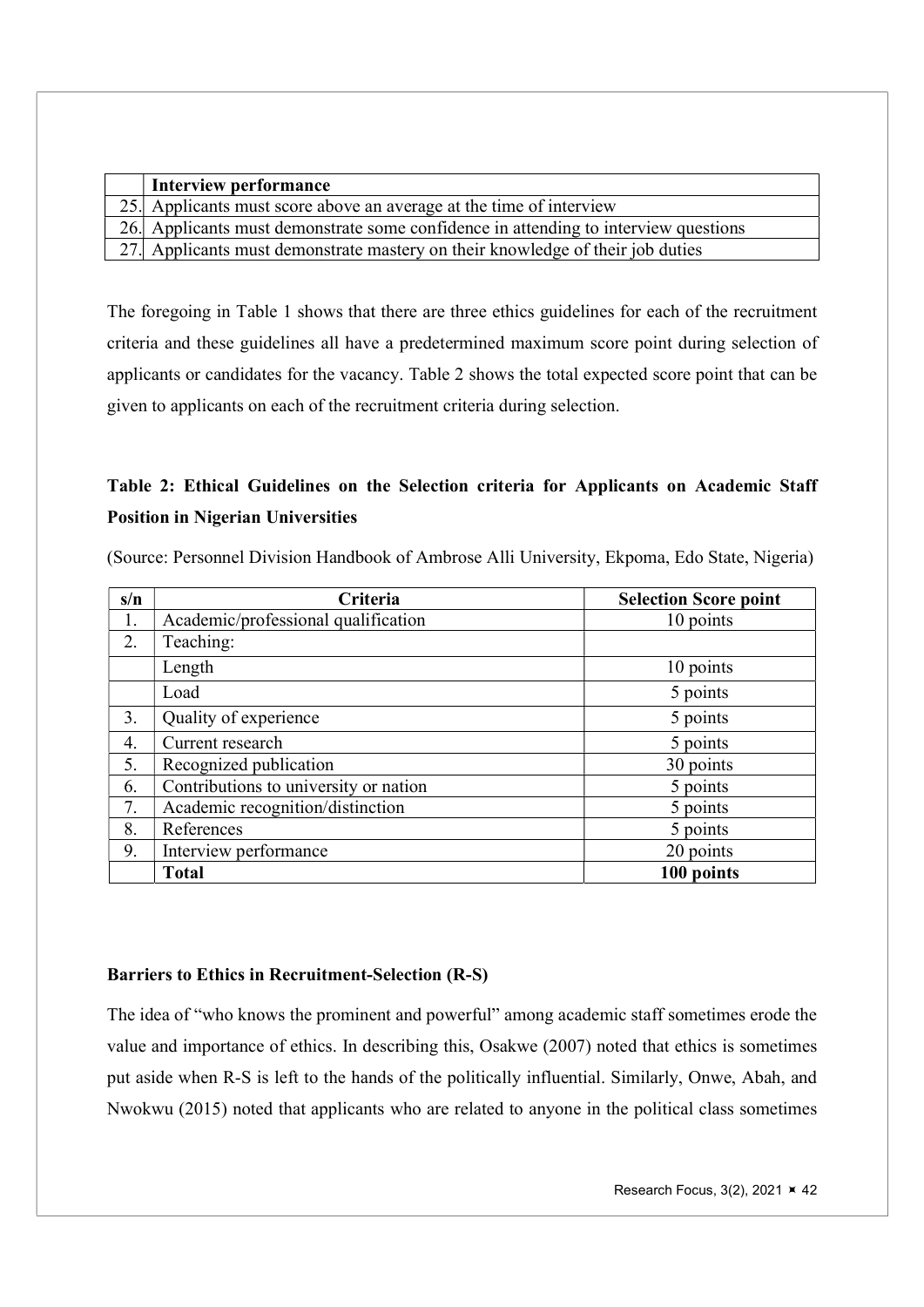take advantage of their standing relationship with "the big and prominent" to gain position in the university even when they do not meet up with all the recruitment criteria. On some situations, express orders are given by the Visitor (the siting State Governor) to Vice Chancellors of the state university to appoint a preferred candidate without recourse to ethics or R-S guidelines criteria.

One area where politics downplays on existing moral recruitment code is the political affiliations of most Vice Chancellors (VCs) with state governors that is acclaimed to give most prospective applicants a chance to be sit of the VC. With little or no consideration for experience, skill, contribution to service, many VCs have gain access to becoming head simply because they know a friend who also knows someone that knows another person in power (Tiemo & Arubayi, 2012). Consequently, nepotism, erosion of character principle, injustice and unfair treatment emerges in appointment.

Onwe, Abah, and Nwokwu (2015) submitted that low productivity, inefficiency, overstaffing, indiscipline and mediocrity constitutes the major consequence of these barbaric act. Ethnicity, may also interface the R -S process in a university (Okereka, 2015). For instance, an attempt to favour an individual of the same ethnic group with the recruitment officer may affect ethics in recruitment. Beyond the basic recruitment criteria of academic/professional qualification, teaching, current research, recognized publication, contributions to university or nation, academic recognition/distinction, references and interview performance; Sanusi (2006) submitted that ethnicity is sometimes given the topmost priority during selection after the recruitment for various academic positions. The consequence of this is that ethnicity puts aside ethics and merit; giving room for mediocrity and incompetence to have a free ride.

## Conclusion

Ethics in R-S of suitably qualified academics for job vacancies in the university is so key. The recruitment criteria considered relevant by academic staff are academic qualification, teaching experience, current research, recognize publication, contribution to university/the nation, academic recognition/distinction, references and interview performance. In recent times, the R-S of candidates are based on their ethnicity and political affiliation or 'godfatherism' as opposed to ethics and merit. Hence, the following suggestions are made: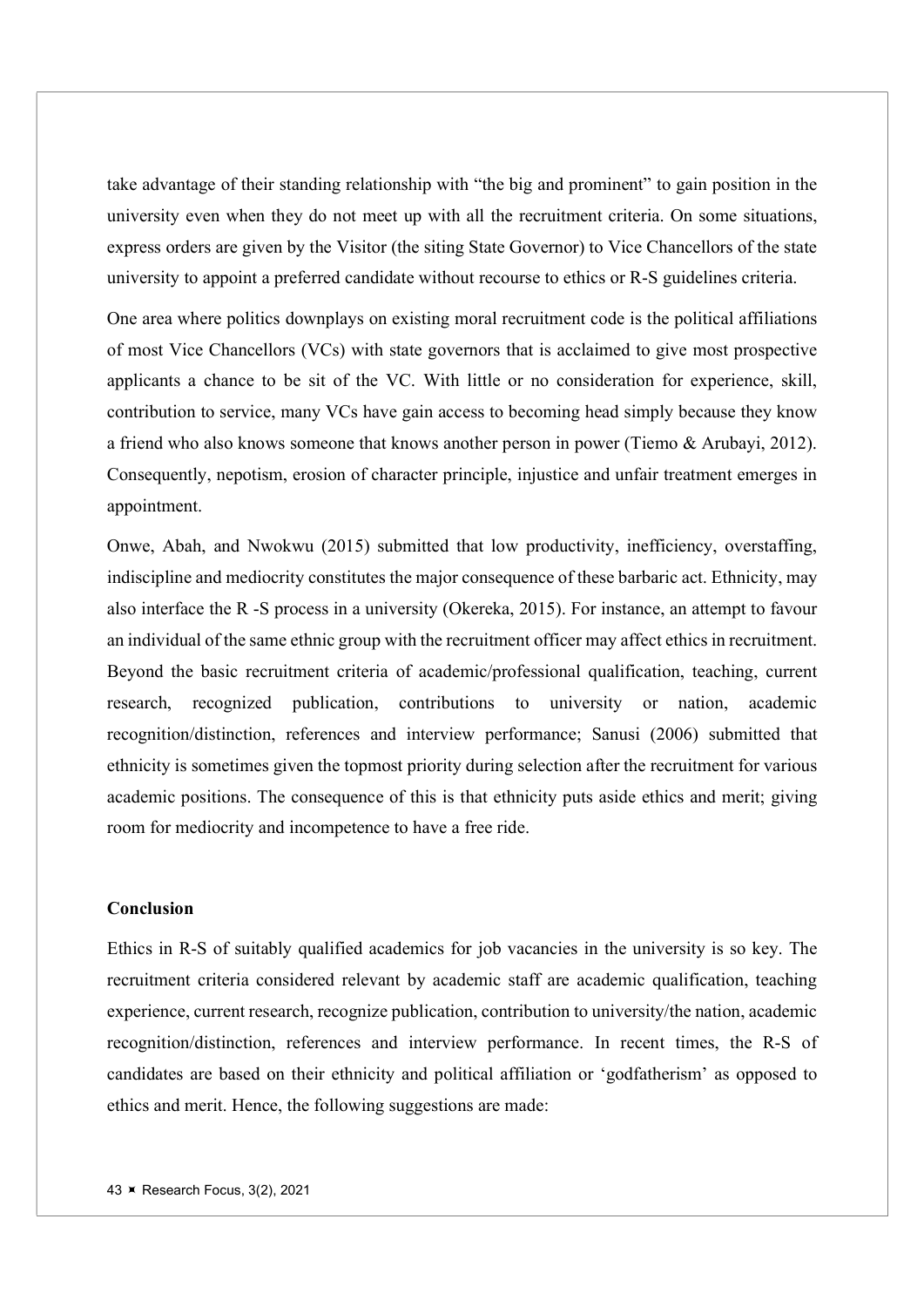1) University administrator should strengthen the recruitment process of the personnel unit for autonomy or self-dependence. Autonomy is expected that R-S to make the unit uphold ethical dictates, avoid bride induced recruitment, discourage loyalty to political affiliation in the discharge of statutory roles of recruiting competent staff for the university.

2) Personnel officers of the university should establish an ethics review board that would scrutinize recruitment criteria score on teaching experience, academic recognition/distinction as the current criteria score was considered inadequate.

3) University administrator should recognize the role of the personnel division by making them independent and also trying not to interfere in the recruitment process. By making them independent, it is expected that recruitment and selection would be devoid of ethnic consideration, bride induced recruitment, loyalty to political affiliation in the discharge of statutory roles of recruiting competent staff for the university.

4) Interview performance should be given high sense or priority over and above references by the university management team. Hence, due emphasizes should be placed on interview in other to get some information about the abilities, skills and personality traits of candidates

#### **References**

Adiele, G.N. (2017). A study of recruitment, manpower training and productivity in Ado-Odo Ota Local Government, Ogun State (2006 – 2016). An unpublished thesis submitted to Department of Political Science and International Relations, College of Leadership Development Studies, Covenant University, Ota, Ogun State

Ajibola, A. D. (2011). An overview of the university registry: Purpose, process and people. Journal of the Association of Nigeria University Professional Administrators (ANUPA), 7(1), 27-35.

Akpan, C. P. & Ita, A. A. (2015). The relationship between teachers' professional development and recruitment criteria in Lagos State, Nigeria. Global Journal of Arts, Humanities and Social Sciences.  $3(9)$ ,  $65 - 76$ .